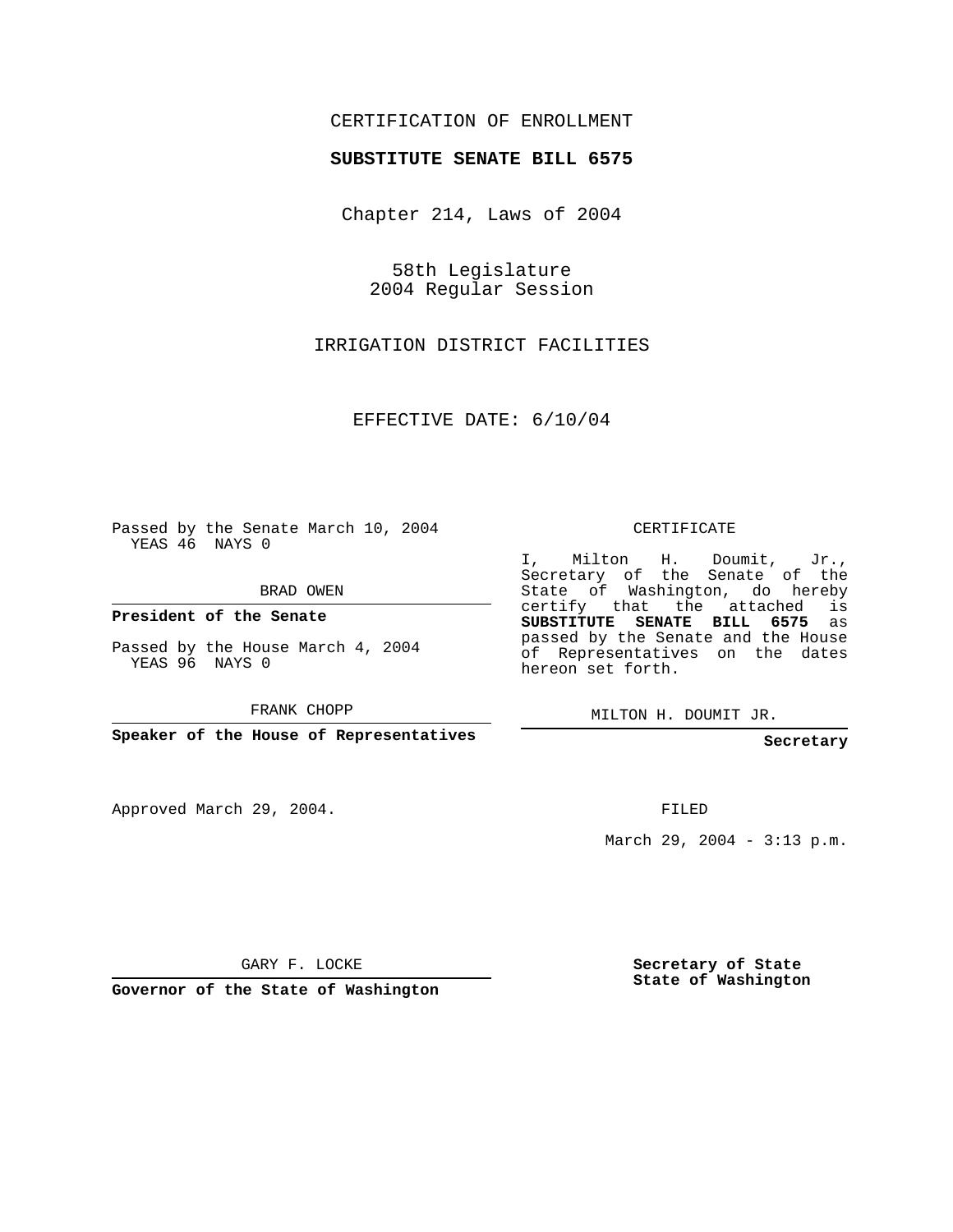## **SUBSTITUTE SENATE BILL 6575** \_\_\_\_\_\_\_\_\_\_\_\_\_\_\_\_\_\_\_\_\_\_\_\_\_\_\_\_\_\_\_\_\_\_\_\_\_\_\_\_\_\_\_\_\_

\_\_\_\_\_\_\_\_\_\_\_\_\_\_\_\_\_\_\_\_\_\_\_\_\_\_\_\_\_\_\_\_\_\_\_\_\_\_\_\_\_\_\_\_\_

AS AMENDED BY THE HOUSE

Passed Legislature - 2004 Regular Session

## **State of Washington 58th Legislature 2004 Regular Session**

**By** Senate Committee on Natural Resources, Energy & Water (originally sponsored by Senators Honeyford and Sheahan)

READ FIRST TIME 02/06/04.

 AN ACT Relating to classifications for irrigation district conveyance and drainage facilities; and adding a new section to chapter 90.48 RCW.

BE IT ENACTED BY THE LEGISLATURE OF THE STATE OF WASHINGTON:

 NEW SECTION. **Sec. 1.** A new section is added to chapter 90.48 RCW to read as follows:

 (1) The department, as resources allow, shall at the request of the United States bureau of reclamation or federal reclamation project irrigation districts cooperatively conduct a use attainability analysis of water bodies located within the boundaries of the federal reclamation project.

 (2) If necessary because of the use attainability analysis conducted under subsection (1) of this section, the department, consistent with applicable federal water quality laws and regulations, shall adopt rules designating uses for water bodies within the federal reclamation project that support beneficial uses consistent with the primary authorized project purposes of constructed storage and conveyance facilities and other water transport systems and that recognize the unique site-specific characteristics of the arid and